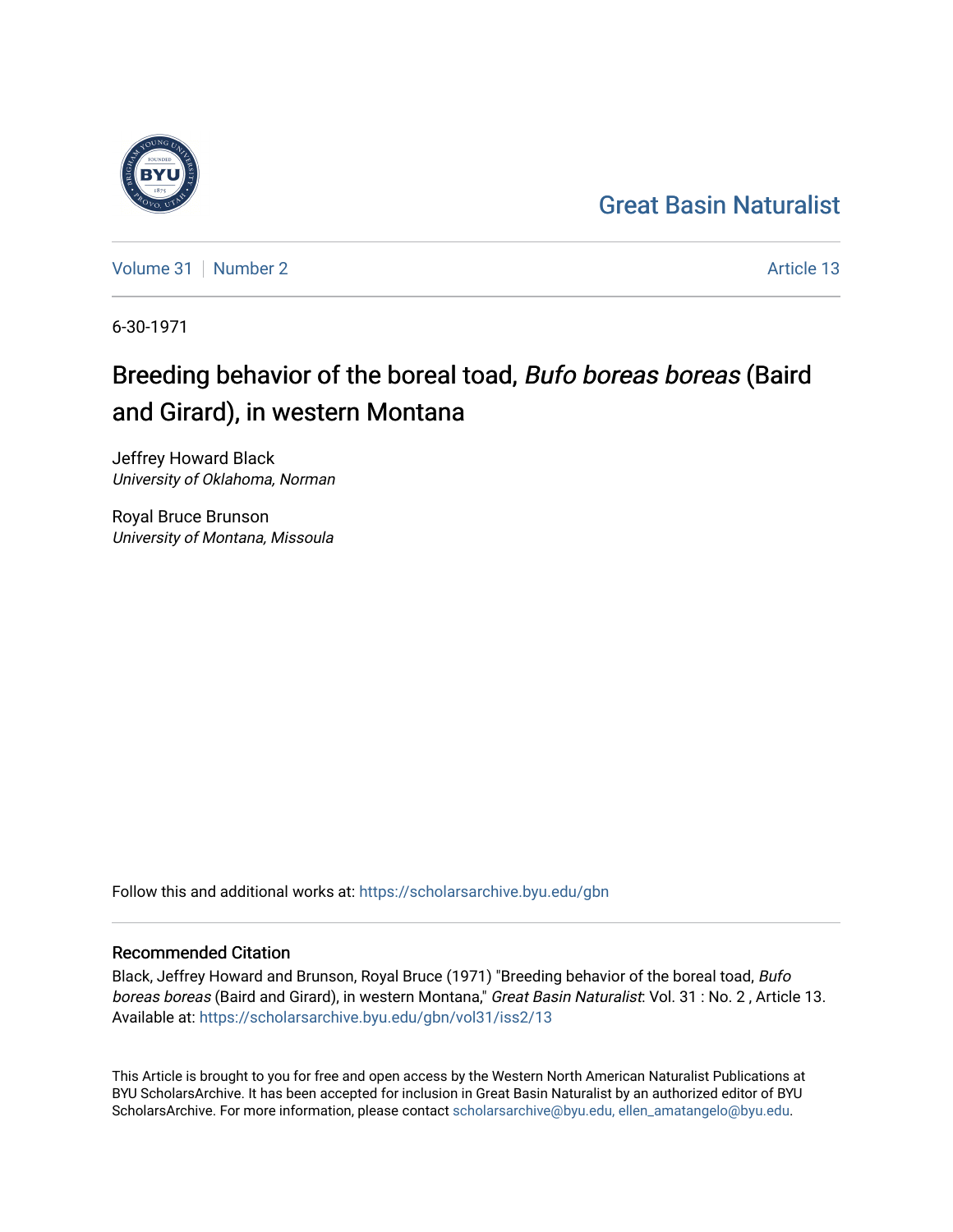#### BREEDING BEHAVIOR OF THE BOREAL TOAD, BUFO BOREAS BOREAS (BAIRD AND GIRARD), IN WESTERN MONTANA

#### Jeffrey Howard Black<sup>1</sup> and Royal Bruce Brunson<sup>2</sup>

The boreal toad, *Buto boreas boreas*, is the most frequently observed toad in western Montana and other parts of the Pacific Northwest. Yet little is known of the breeding behavior of this subspecies. The purpose of this paper is to discuss the breeding behavior of the boreal toad as observed in western Montana during 1966 and 1967.

Nine ponds and their breeding populations of the boreal toad were observed during the springs of 1966 and 1967. Three temporary pools filled by underground seepage from the Clark Fork River, 7.7 miles northwest of Missoula, and two spring overflow ponds in the Clark Fork River flood plain 6.7 miles northwest of Missoula, Missoula Co., were observed in both years. Two large ponds <sup>1</sup> miles north of Victor, and two water-filled gravel pits 8 miles southeast of Hamilton along Skalaho Highway 38, Ravalli Co., were observed during the spring of 1967. Practically all breeding sites were dry until the spring runoff.

#### **RESULTS**

The two gravel pit ponds 8 miles southeast of Hamilton along Skalaho Highway 38 contained the largest populations of breeding toads and their behavior was typical of that observed at other ponds in western Montana. The two gravel pits are about 100 ft apart and one-half acre in size when filled with water (Fig. 1). Vegetation,  $\qquad \qquad$ was limited to areas of cattails  $(Typha$  sp.). Water was clear and 5 ft deep at the middle.

On <sup>11</sup> May 1967, only <sup>a</sup> few males were present on the shores or hiding in the dry cattails. By 14 May, each pond contained at least 30 waiting males. Most males were in the cattails with only their eyes and front legs above the water surface, while others were in the shallow water near shore with their anterior halves resting on rocks (Fig. 2). All males were spaced at intervals along a single shore and not around the whole pond. There was at least one foot of dis tance between each male, and all were facing the shore.

Males from one pond were collected and released on the shore of the adjacent pond. As soon as the movement of the new arrivals was noted, the waiting males swam to them and clasping attempts were made with "protest" chirps coming from the clasped male. Males did not stay clasped for any length of time; however, the wrestling of one pair of males attracted all the others until the water was boiling with wrestling males. If a male was clasped behind the forelegs, a "protest" chirping was immediate. This protest chirping attracted other males toward the sound even if the chirping male was on shore and no movements were made. After a few minutes,

<sup>&#</sup>x27;Department of Zoology. University of Oklahoma. Norman, Okla. 73069.<br>'Department of Zoology. University of Montana, Missoula, Mont. 59801.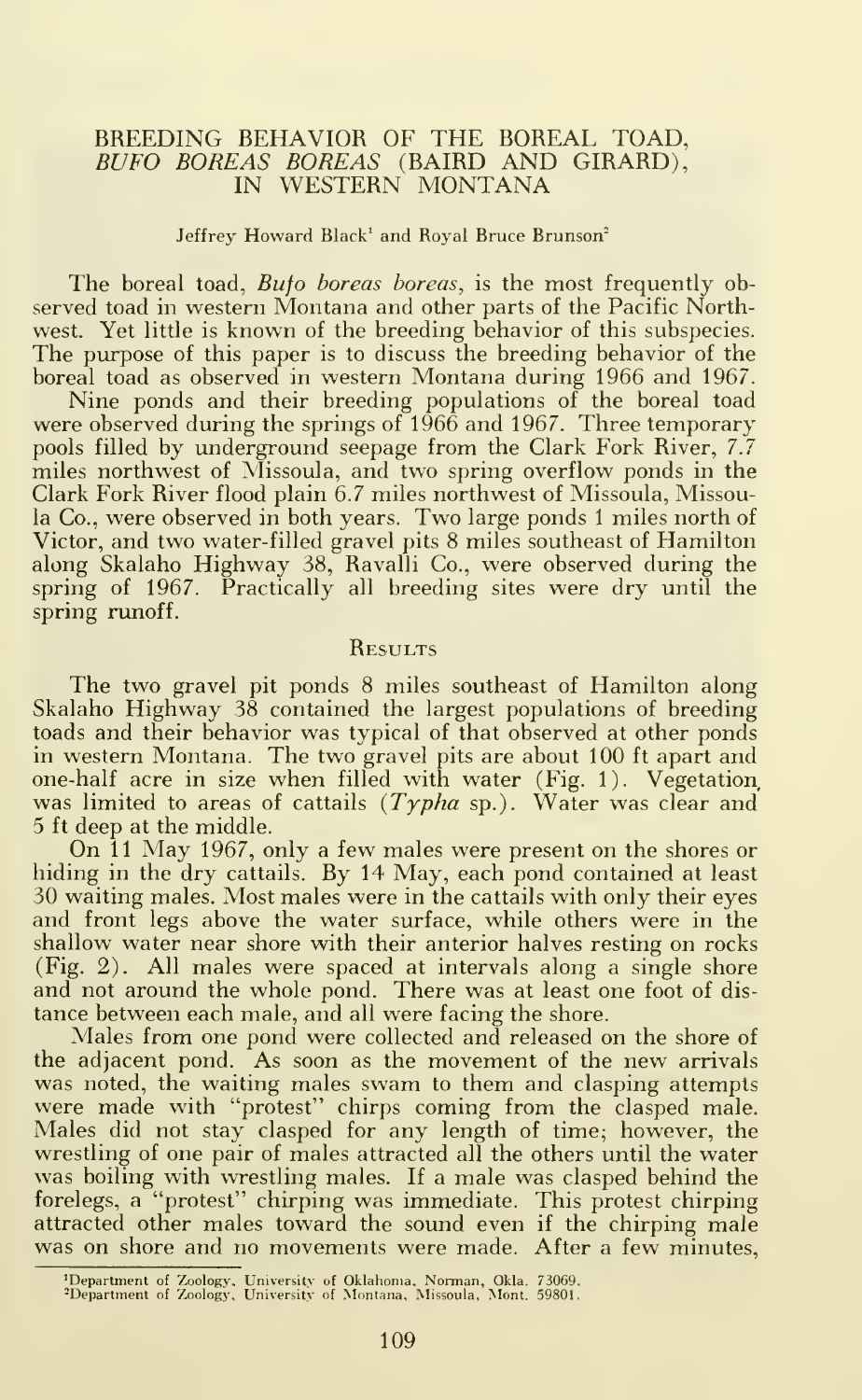

Fig. 1. Pond used for breeding by the boreal toad 8 miles southeast of Hamilton, Ravalli Co., Mont.

the males would start moving apart and again space themselves from each other along the shore. Individual males would frequently give protestlike chirps. On 16 May, at least 40 males were present in each pond and the first pair in amplexus was found in a quiet, hidden area. Eggs had not yet been laid in the ponds. The anal temperature of the waiting males ranged from  $17.6$  to  $18.1$  C in water which was 17.6 C. Recorded protest calls from the Victor ponds were brought to these ponds on 18 May. From the nearby highway, the water appeared to be boiling and the protest chirping chorus was loud. This slow chirping chorus could be heard for some distance. Two sets of eggs had been laid, and one pair in amplexus was hidden in the dense grass along shore. The taped calls were played on the shore which attracted some males and clasping attempts were made. Movements of a net or hand in the water with or without the recorded calls attracted numerous males, and at one time 31 males were around the moving aquatic net in the water. The pair in amplexus was taken from their hiding place in the grass and placed in the open water. The pair was immediately attacked by 6 males which the male in amplexus kicked away with his hind legs; the mated pair returned to their hiding place where they were not bothered by the other males.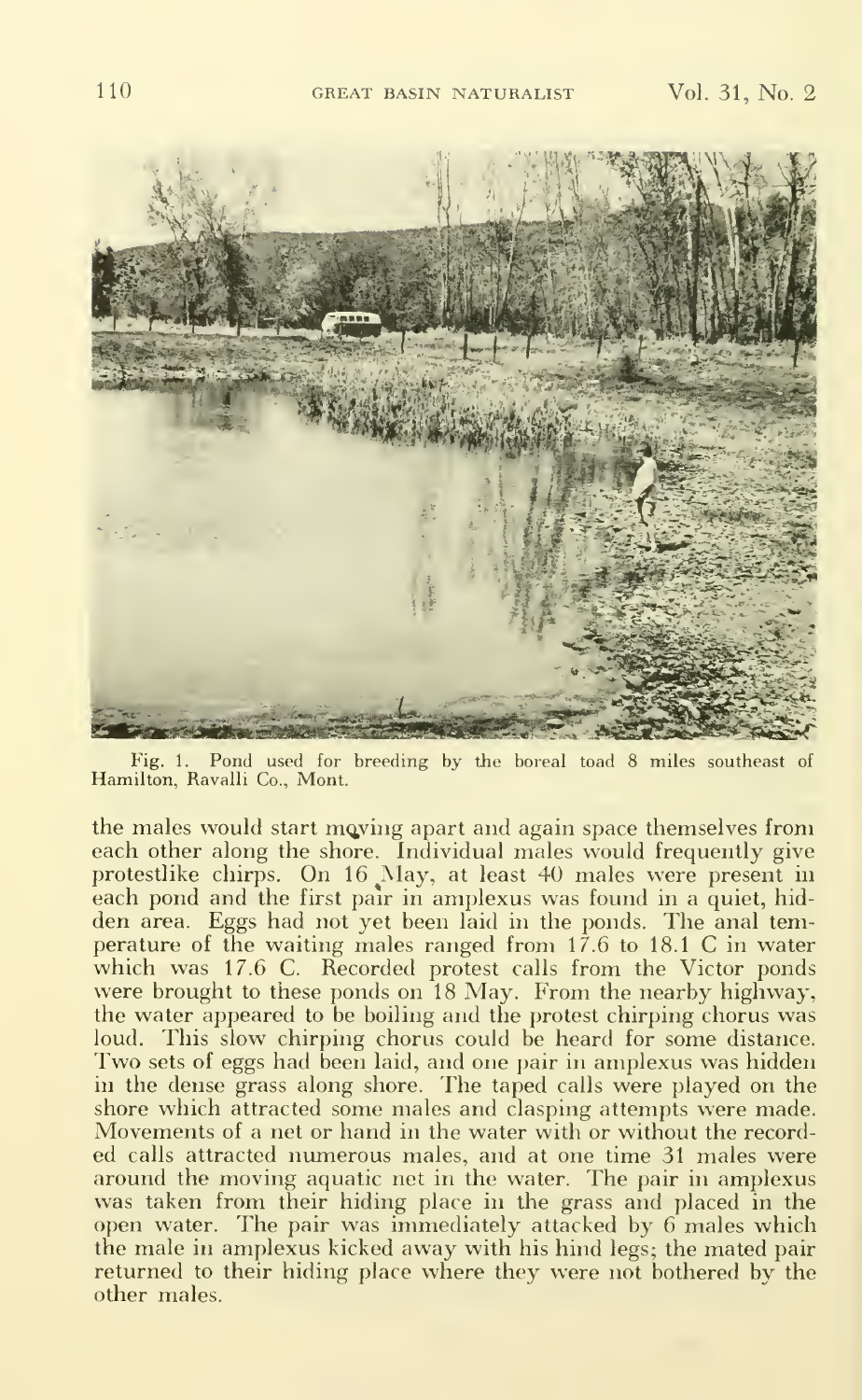

Fig. 2. Male boreal toad in the breeding pond 8 miles southeast of Hamilton. Typical waiting position of the male in shallow water along shore.

The ponds were visited at night on 18 May, with the recorded protest chirps. At night the males were extremely hard to find; most were floating in the deeper water and only a few were close to shore. The recorded protest calls did attract several males; however, few attempts at clasping were noted. It appeared that practically all breeding activities ceased at night. Even though water temperatures were not taken at night, they were not much lower than the daytime temperatures.

Observations at the breeding ponds in Missoula County and the other ponds in Ravalli County showed similar breeding behavior. Males arrived in early April, and breeding lasted until July, with most breeding activity occurring in May.

Seven males were discovered in a temporary pool on the Clark Fork River on <sup>5</sup> May 1966, when their calling was heard about one fourth mile away. Males were separated from each other by at least one foot and were along the edge of the pond in clumps of grass, beside logs, or with their front feet on the shore. When ap proached they ceased calling and swam to the bottom of the pond and remained motionless for a short time, then returned to their calling and watching stations. Their chorus sounded identical to that described above from the breeding sites near Hamilton.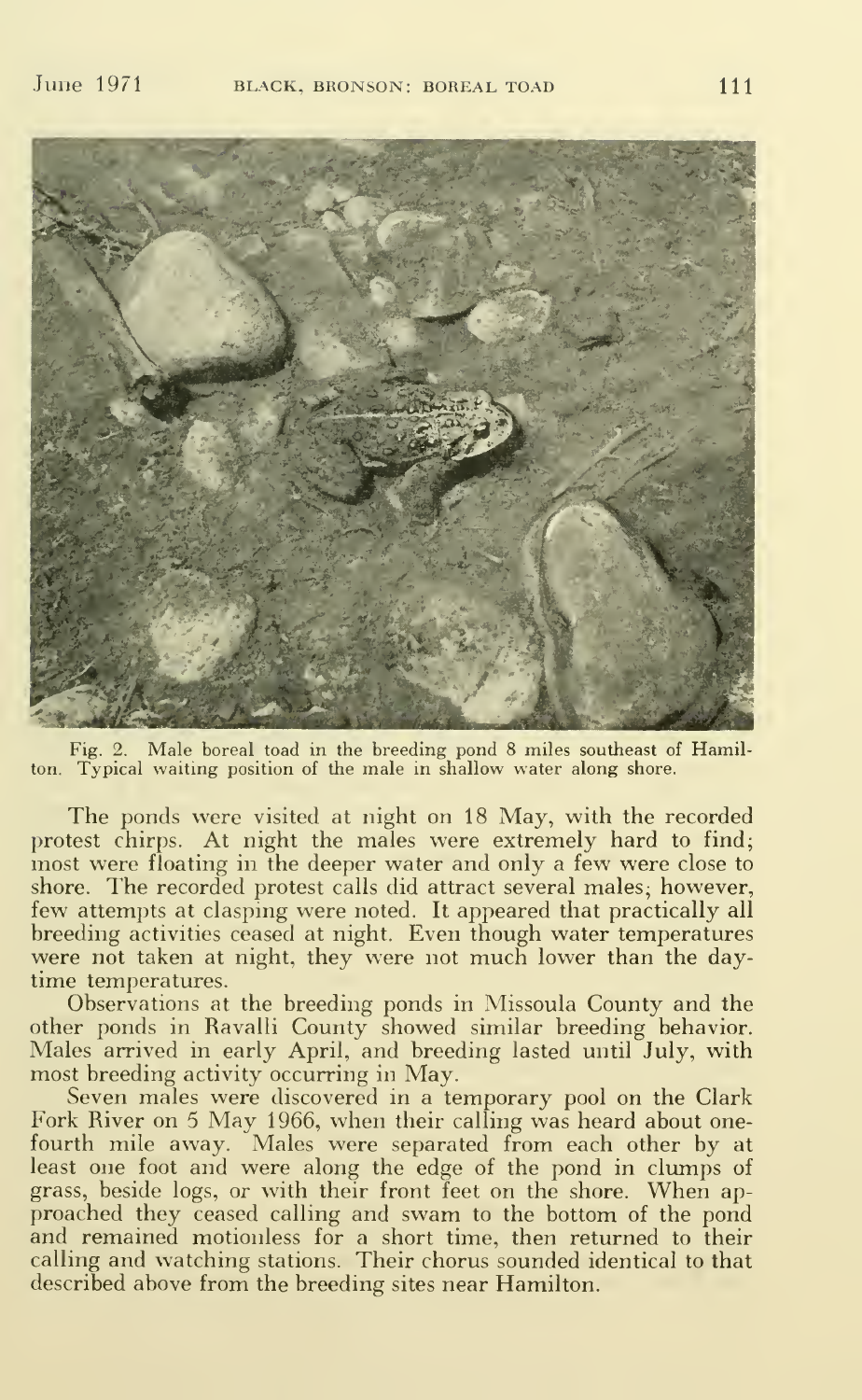Males in the ponds north of Victor were very bold and also came toward any movement in the water. Individual males were observed giving the protest chirps from stations in clumps of Typha, and wrestling groups of male were common.

#### Discussion

The breeding behavior of the boreal toad in Montana was similar in many respects to that reported for other Bufo and B. b. boreas in other localities. Males greatly outnumbered the females at all breeding sites in Montana and started arriving about five days before the females and spaced themselves along the pond's edge. All males faced in the same direction, usually toward a gently sloping shore.

Karlstrom  $(1962)$  reported that male B. canorus were in a highly excited state during the height of their chorus at midday and early afternoon. Competition for the few females was intense.  $B$ .  $\ddot{b}$ . boreas males in Montana were also in a highly excited state during the day; however, breeding activity all but ceased at night. There was also intense competition among males for the females, and this was probably the cause of toads in amplexus being hidden and secretive during the day when the height of the male breeding activity existed. Any movement on the shore or at the edge of the water stimulated all males to move toward it, and attempts to clasp other males or dislodge a male in amplexus with a female were common.

Males of the *B. boreas* group lack an enlarged resonating vocal pouch; therefore, the voice is weakly developed. The call of B. boreas is a soft chuckle or a birdlike chirp according to Pickwell (1947), Wright and Wright (1949), and Stebbins (1951). Baxter (1952) described the call of *B. boreas* in southeastern Wyoming as a short chirp, repeated at regular intervals. Notes from individual toads were similar to the warning chirps uttered by the male when clasped, jostled by other toads or when handled. Karlstrom (1962) described the weakly developed call of B. boreas as consisting of short chirps, five to ten rapidly developed notes in a series. Mullally (1956) reported that male B. boreas vocalized only when other males grasped them as if to assume the position of amplexus. Most authors imply that separate and untouched males do not call or form breeding congresses.

Calls of male B. b. boreas at the Hamilton and Victor breeding ponds were recorded during 1967. Audiospectograms of these were made in 1969 by Dr. Kenneth R. Porter, University of Denver. He reported that the calls recorded were "protest" or "release" calls which had been described by Karlstrom (1962). Porter suggested that these calls should not be confused with true mating calls and that their function in attracting other males and/or females is doubtful, but should be tested.

In Montana such calls were most frequently emitted by males when they were clasped by another male and hence were true "release" or "protest" calls. However, at the breeding ponds along the Clark Fork River and at the Victor and Hamilton sites, calls were